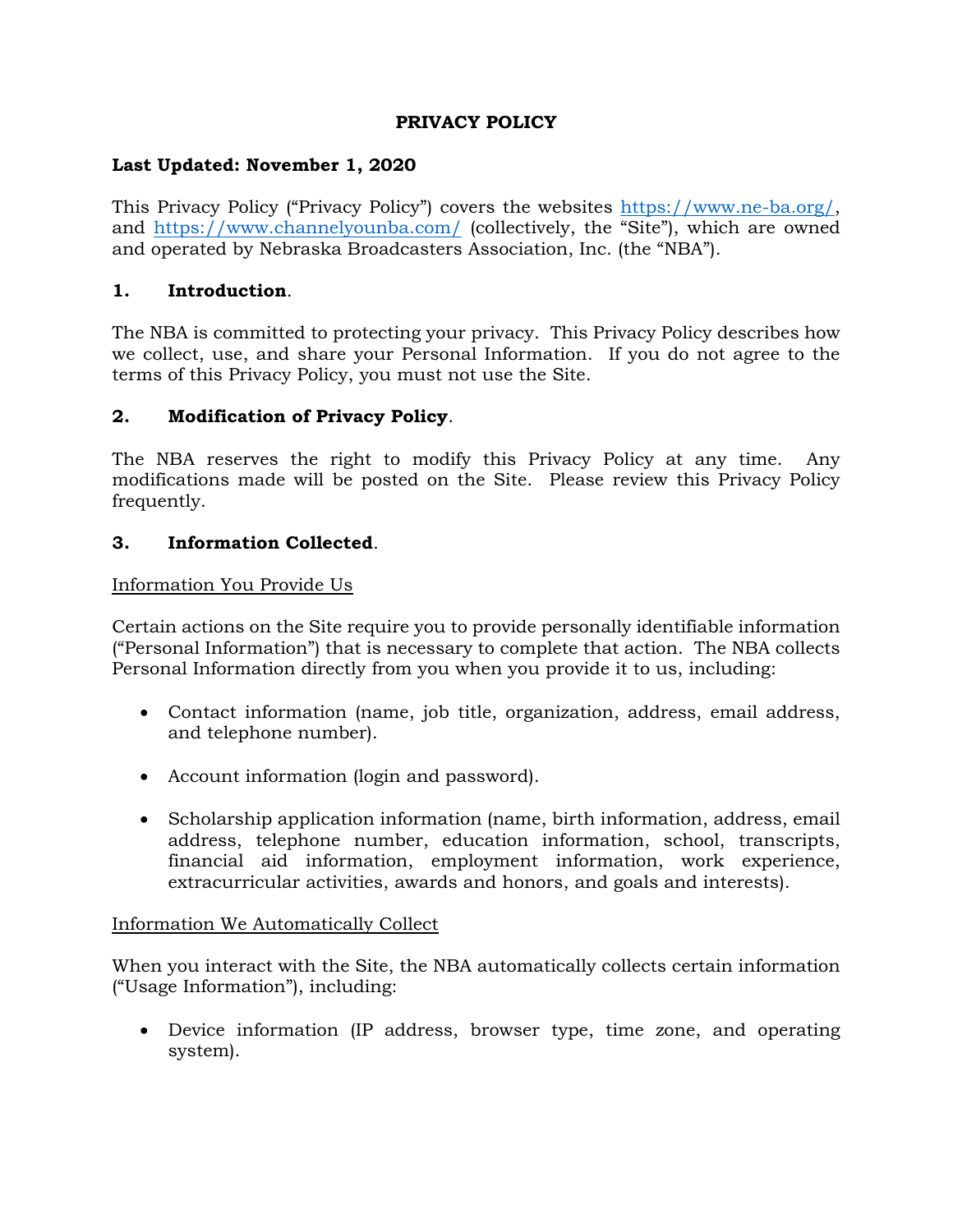• Details of your visit to the Site (information about the individual web pages you viewed or searched for and referring and exit web pages).

# **4. Information Usage**.

The NBA may use information that you provide to us or that we automatically collect, including any Personal Information:

- To fulfill or meet the reason you provided it.
- To provide you with the information, materials, programs, or services that you request from us.
- To send you newsletters, alerts, marketing and other communications with your consent.
- To process and manage event registrations, scholarship applications, or other transactions.
- To organize the NBA's Annual Convention and other events.
- To provide, maintain, improve, and optimize the Site.
- For any other purpose with your consent.

#### **5. Information Sharing**.

The NBA will not sell your Personal Information to third parties. The NBA may share information that we collect about you or that you provide to us, including any Personal Information, with our service providers and other third parties to perform certain functions on our behalf, which may include payment processing, analytics, marketing, data storage, and security. These third parties may interact with your browser, collect, or have access to Personal Information needed to perform their functions, but they are not permitted to share or use such information for any other purpose.

#### **6. Tracking Technologies**.

The Site may use the following technologies to collect Usage Information:

- "Cookies" are small files stored by your browser. Cookies support the functionality of the Site.
- "Log files" track actions occurring on the Site, and collect data including your IP address, browser type, referring/exit pages, and date/time stamps.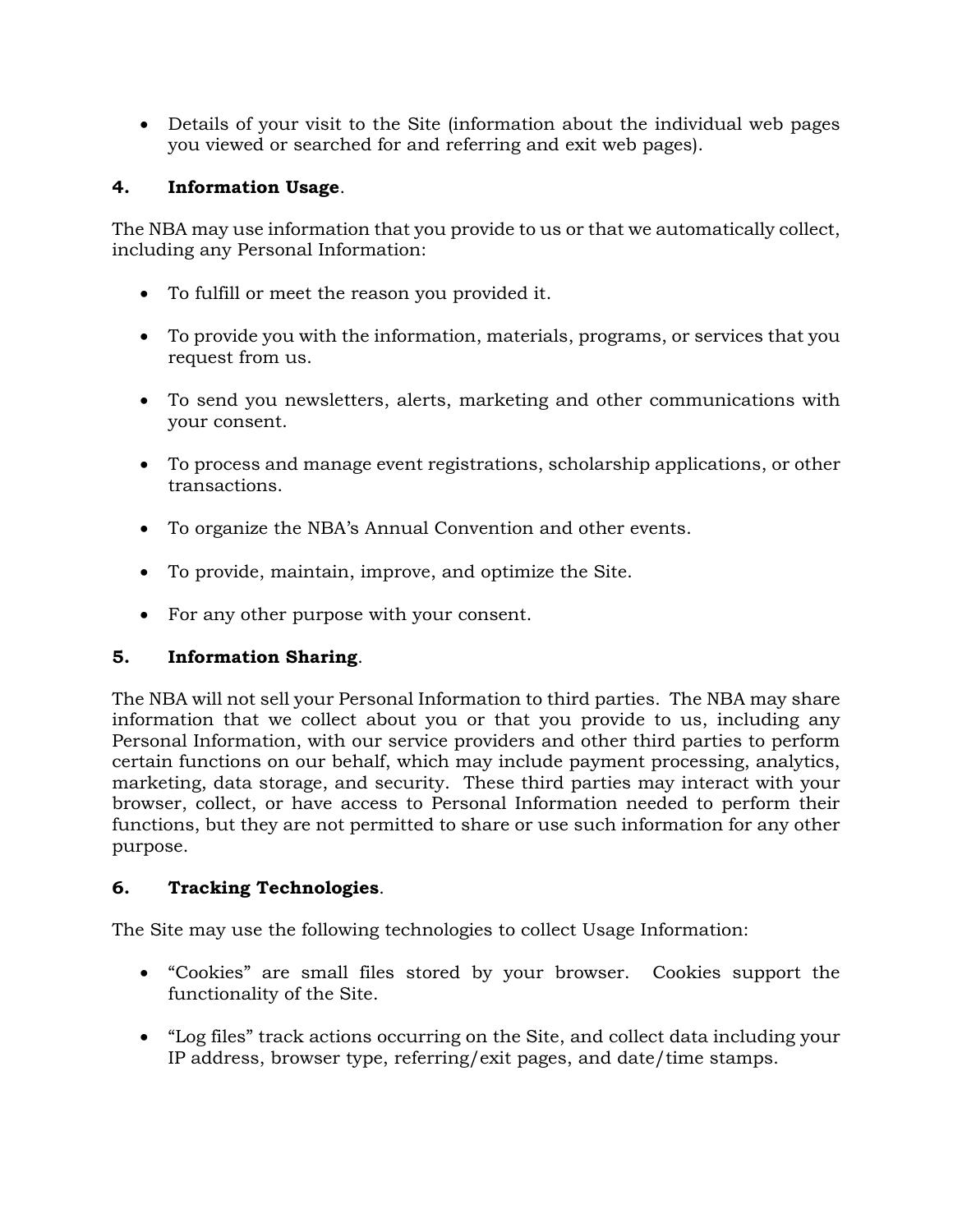• "Web beacons," "tags," and "pixels" are electronic files used to record information about how you browse the Site.

# **7. Your Choices**.

The NBA wants you to understand your choices regarding how we may process your Personal Information:

- Tracking Technologies You can disable cookies and other tracking technologies through the settings in your browser. You can find more information about cookies at [www.allaboutcookies.org.](http://www.allaboutcookies.org/)
- Google Analytics The Site uses Google Analytics, a web analytics tool provided by Google, Inc. Google Analytics uses cookies and other tracking technologies to help us analyze how users interact with and use the Site. Google Analytics collects information anonymously. It reports website trends without identifying individual visitors. For more information about how Google Analytics collects and processes data please visit [http://www.google.com/policies/privacy/partners.](http://www.google.com/policies/privacy/partners) You can opt-out of Google Analytics by downloading and installing the [Google Analytics Opt-out](https://tools.google.com/dlpage/gaoptout/)  [Browser Add-on.](https://tools.google.com/dlpage/gaoptout/)
- Communications You can opt-out of the communications we send by clicking on the unsubscribe link in the relevant communication.

#### **8. Security**.

The NBA uses commercially reasonable security measures to help protect your Personal Information. While we strive to protect your Personal Information, the NBA cannot ensure or warrant the security of any information you transmit to us, and you do so at your own risk.

#### **9. Legal Disclaimer**.

The NBA will release any Personal Information when we believe disclosure is required by law and when we believe that the disclosure of your Personal Information is necessary to protect the NBA's rights and/or comply with any court order, law, or legal process, including to respond to any government or regulatory request.

# **10. Third Party Links**.

This Site may contain links to access other websites that are not owned or controlled by the NBA. The NBA is not responsible for the privacy practices of any website that you may link to from the Site or from which you link to this Site. We encourage you to review the privacy policy of each website you visit.